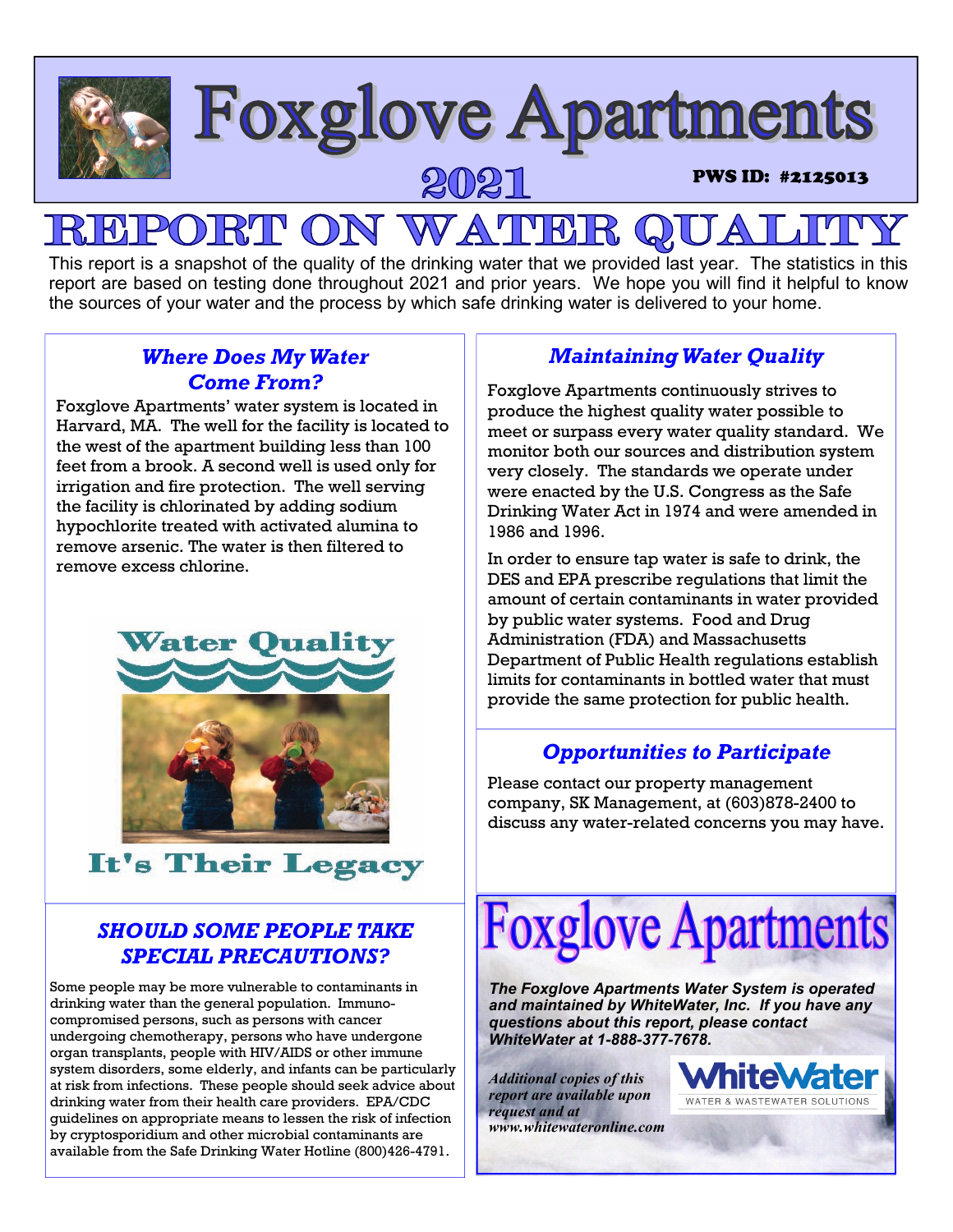## **DISTRIBUTION SYSTEM WATER QUALITY**

This report summarizes only those items detected during sampling - not all contaminants that are monitored.

| <b>Microbial Results</b>                                                                           | <b>Highest</b> #<br><b>Positive</b><br>in a Month | Total #<br><b>Positive</b> | <b>MCL</b> | <b>MCLG</b> | <b>Violation</b> | <b>Possible Source of Contamination</b> |  |
|----------------------------------------------------------------------------------------------------|---------------------------------------------------|----------------------------|------------|-------------|------------------|-----------------------------------------|--|
| Total Coliform                                                                                     |                                                   | 0                          |            |             | No               | Naturally present in the environment    |  |
| E. Coli                                                                                            | N/A                                               |                            | $\star$    |             | No               | Human and animal fecal waste            |  |
| $\star$ Compliance with Fecal Coliform / E. Coli MCL is determined upon additional repeat testing. |                                                   |                            |            |             |                  |                                         |  |

\*Compliance with Fecal Coliform / E. Coli MCL is determined upon additional repeat testing.

**Total Coliforms** are bacteria that are naturally present in the environment and are used as an indicator that other, potentially harmful, waterborne pathogens may be present or that a potential pathway exists through which contamination may enter the drinking water distribution system.

| <b>Lead &amp;</b><br><b>Copper</b> | Date(s)<br>Collected | 90 <sup>th</sup><br><b>Percentile</b><br>of Sample | <b>Action</b><br>Level | <b>MCLG</b> | # of Sites<br>sampled | # of<br><b>Sites</b><br><b>Above</b><br><b>Action</b><br>Level | <b>Exceeds</b><br><b>Action</b><br><b>Level?</b> | <b>Possible Source of Contamination</b> |
|------------------------------------|----------------------|----------------------------------------------------|------------------------|-------------|-----------------------|----------------------------------------------------------------|--------------------------------------------------|-----------------------------------------|
| Lead (ppb)                         | 2020                 |                                                    | 15                     |             | 5                     | $\Omega$                                                       | No                                               | Corrosion of household plumbing systems |
| Copper (ppm)                       |                      | 0.071                                              | 1.3                    | 1.3         |                       |                                                                | No                                               | Corrosion of household plumbing systems |

#### **TESTING FOR LEAD**

If present, elevated levels of lead can cause serious health problems, especially for pregnant women and young children. Lead in drinking water is primarily from materials and components associated with service lines and home plumbing. **Foxglove Apartments** is responsible for providing high quality drinking water, but cannot control the variety of materials used in plumbing components. When your water has been sitting for several hours, you can minimize the potential for lead exposure by flushing your tap for 30 seconds to 2 minutes before using water for drinking or cooking. If you are concerned about lead in your water, you may wish to have your water tested. Information on lead in drinking water, testing methods, and steps you can take to minimize exposure is available from the Safe Drinking Water Hotline or at http://www.epa.gov/safewater/lead.

**SOURCE WATER CHARACTERISTICS**

#### **Key to Tables**

- ppm Parts per million, corresponds to one penny in \$10,000
- ppb Parts per billion, corresponds to one penny in \$10,000,000
- ppt—Parts per trillion, corresponds to one penny in \$10 billion
- pCi/L Picocuries per liter (a measure of radioactivity)
- ND Not detected
- n/a not applicable
- RAA –Running annual average
- TT—Treatment technique

The sources of drinking water in the United States (both tap water and bottled water) include rivers, lakes, streams, ponds, reservoirs, springs, and wells. As water travels over the surface of the land or through the ground, it dissolves naturally occurring minerals, and in some cases, radioactive material, and can pick up substances resulting from the presence of animals or from human activity.

Contaminants that may be present in source water include:

- Microbial contaminants, such as viruses and bacteria, which may come from sewage treatment plants, septic systems, agricultural livestock operations, and wildlife.
- Inorganic contaminants, such as salts and metals, which can be naturally occurring or result from

urban storm water runoff, industrial or domestic wastewater discharges, oil and gas production, mining, or farming.

- Pesticides and herbicides, which may come from a variety of sources such as agriculture, urban storm water runoff, and residential uses.
- Organic chemical contaminants, including synthetic and volatile organic chemicals, which are byproducts of industrial processes and petroleum production. These contaminants can also come from gasoline storage, urban storm water runoff, and septic systems.
- Radioactive contaminants, which can be naturally occurring or be the result of oil and gas production and mining activities.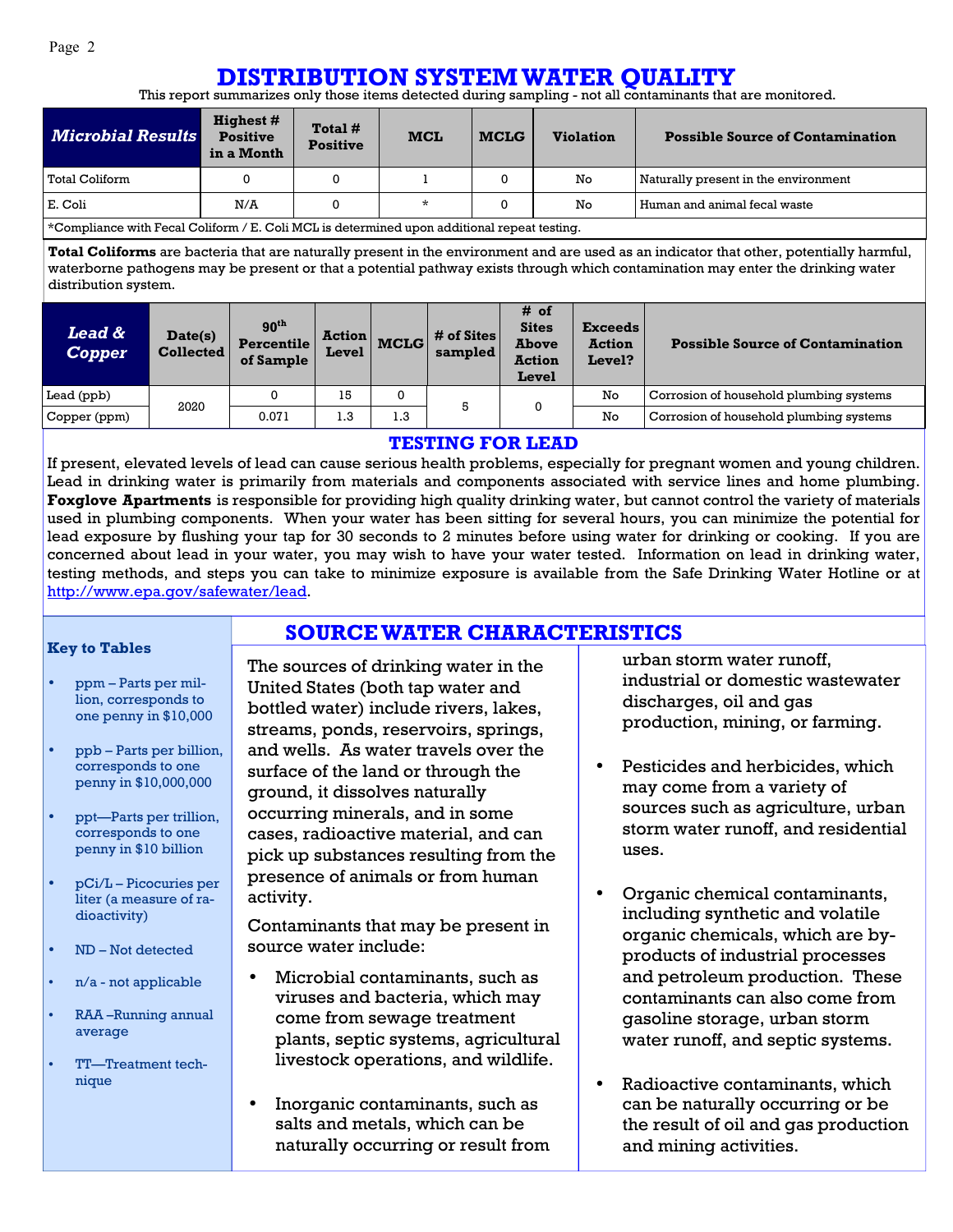## **SUMMARY OF FINISHED WATER CHARACTERISTICS**

| <b>Regulated</b><br><b>Contaminants</b>         | Date(s)<br><b>Collected</b> | <b>Highest</b><br><b>Detect</b><br><b>Value</b> | Range<br><b>Detected</b> | <b>MCL</b>   |              | <b>MCLG</b> Violation | <b>Possible Source of Contamination</b>                                                                                             |
|-------------------------------------------------|-----------------------------|-------------------------------------------------|--------------------------|--------------|--------------|-----------------------|-------------------------------------------------------------------------------------------------------------------------------------|
| <b>Inorganic Contaminants</b>                   |                             |                                                 |                          |              |              |                       |                                                                                                                                     |
| Arsenic (ppb)***                                | Monthly<br>$2021***$        | 4                                               | $ND-4$                   | 10           | $\Omega$     | No                    | Erosion of natural deposits; runoff from orchards; runoff<br>from glass and electronics production wastes                           |
| Barium (ppm)                                    | 4/9/18                      | 0.025                                           | n/a                      | $\mathbf{2}$ | $^{2}$       | No                    | Discharge of drilling wastes; discharge from metal re-<br>fineries; erosion of natural deposits                                     |
| Fluoride (ppm)                                  | 4/9/18                      | 1.2                                             | n/a                      | 4            | 4            | No                    | Erosion of natural deposits; water additive which pro-<br>motes strong teeth; discharge from fertilizer and alumi-<br>num factories |
| Nitrate (ppm)                                   | 4/14/21                     | 0.724                                           | n/a                      | 10           | 10           | No                    | Runoff from fertilizer use; leaching from septic tanks;<br>sewage; erosion of natural deposits                                      |
| Perchlorate (ppb)                               | 7/26/21                     | 0.071                                           | n/a                      | $\mathbf{2}$ | n/a          | No                    | Rocket propellants, fireworks, munitions, flares, blast-<br>ing agents                                                              |
| <b>Radioactive Contaminants</b>                 |                             |                                                 |                          |              |              |                       |                                                                                                                                     |
| Radium 226 & 228<br>(combined values) $(pCi/L)$ | 5/12/15                     | 0.9                                             | n/a                      | 5            | $\Omega$     | No                    | Erosion of natural deposits                                                                                                         |
| <b>Disinfection By-Products</b>                 |                             |                                                 |                          |              |              |                       |                                                                                                                                     |
| Total Trihalomethanes<br>(TTHMs) (ppb)          | 8/4/20                      | 0.62                                            | n/a                      | 80           | $\mathbf{0}$ | No                    | By-product of drinking water chlorination                                                                                           |
| Haloacetic Acids (HAA5)<br>(ppb)                | 8/4/20                      | 1.6                                             | n/a                      | 60           | $\Omega$     | No                    | By-product of drinking water chlorination                                                                                           |

**\*\*\*Monitoring & Reporting Violation**: Arsenic sampling increased from a quarterly requirement to monthly in 2021. We failed to notice this change and therefore samples collected between June and October 2021 were not collected as required by MassDEP, and we cannot say whether the arsenic was within acceptable limits during this time. Monthly samples conducted subsequently were all found to be within the acceptable MCL range.

| <b>Monitoring &amp; Reporting Violation</b> |                             |                           | <b>Monitoring Periods</b> | <b>Health Effects</b>                                              |         |                                                                                           |
|---------------------------------------------|-----------------------------|---------------------------|---------------------------|--------------------------------------------------------------------|---------|-------------------------------------------------------------------------------------------|
| Arsenic (Monthly monitoring)                |                             |                           |                           | June 2021, July 2021, August 2021,<br>September 2021, October 2021 | Unknown |                                                                                           |
| <b>Unregulated</b>                          | Date(s)<br><b>Collected</b> | <b>Result or</b><br>Range | <b>Average</b>            | <b>ORSG or Health</b><br><b>SMCL</b><br><b>Advisory</b>            |         | <b>Possible Source of Contamination</b>                                                   |
| <b>Inorganic Contaminants</b>               |                             |                           |                           |                                                                    |         |                                                                                           |
| Sodium (ppm)                                | 5/5/21                      | 20                        | n/a                       | $\overline{\phantom{0}}$                                           | 20      | Natural sources; runoff from use as salt on roadways;<br>by-product of treatment process. |

**Sodium** is a naturally-occurring common element found in soil and water. It is necessary for the normal functioning of regulating fluids in human systems. Some people, however, have difficulty regulating fluid volume as a result of several diseases, including congestive heart failure and hypertension. The guideline of 20 mg/L for sodium represents a level in water that physicians and sodium sensitive individuals should be aware of in cases where sodium exposures are being carefully controlled. For additional information, contact your health care provider, your local board of health or the New Hampshire Department of Environmental Services at (603) 271-3503.

#### **SOME TERMS DEFINED**

**Action Level (AL):** *The concentration of a contaminant which, if exceeded, triggers a treatment or other requirement which a water system must follow.* 

**Level 1 Assessment:** *A Level 1 Assessment is a study of the water system to identify potential problems and determine (if possible) why total coliform bacteria have been found in the water system.* 

**Maximum Contaminant Level Goal (MCLG):** *The level of a contaminant in drinking water below which there is no known or expected risk to health. MCLG's allow for a margin of safety* 

**Maximum Contaminant Level (MCL):** *The highest level of a contaminant that is allowed in drinking water. MCL's are set as close to the MCLG's as feasible using the best available treatment technology.* 

**Secondary Maximum Contaminant Level (SMCL):** *These standards are developed to protect the aesthetic qualities of drinking water and are not health based.* 

**Massachusetts Office of Research and Standards Guideline (ORSG):** *This is the concentration of a chemical in drinking water, at or below which, adverse, non-cancer health effects are likely to occur after chronic (lifetime) exposure. If exceeded, it serves as an indicator of the potential need for further action.* 

**Total Coliform:** *A bacteria that indicates other potentially harmful bacteria may be present.* 

**Unregulated Contaminants:** *Unregulated contaminants are those for which EPA has not established drinking water standards. The purpose of unregulated contaminant monitoring is to assist EPA in determining their occurrence in drinking water and whether future regulation is warranted.* 

**90th Percentile:** *Out of every 10 homes, 9 were at or below this level.*